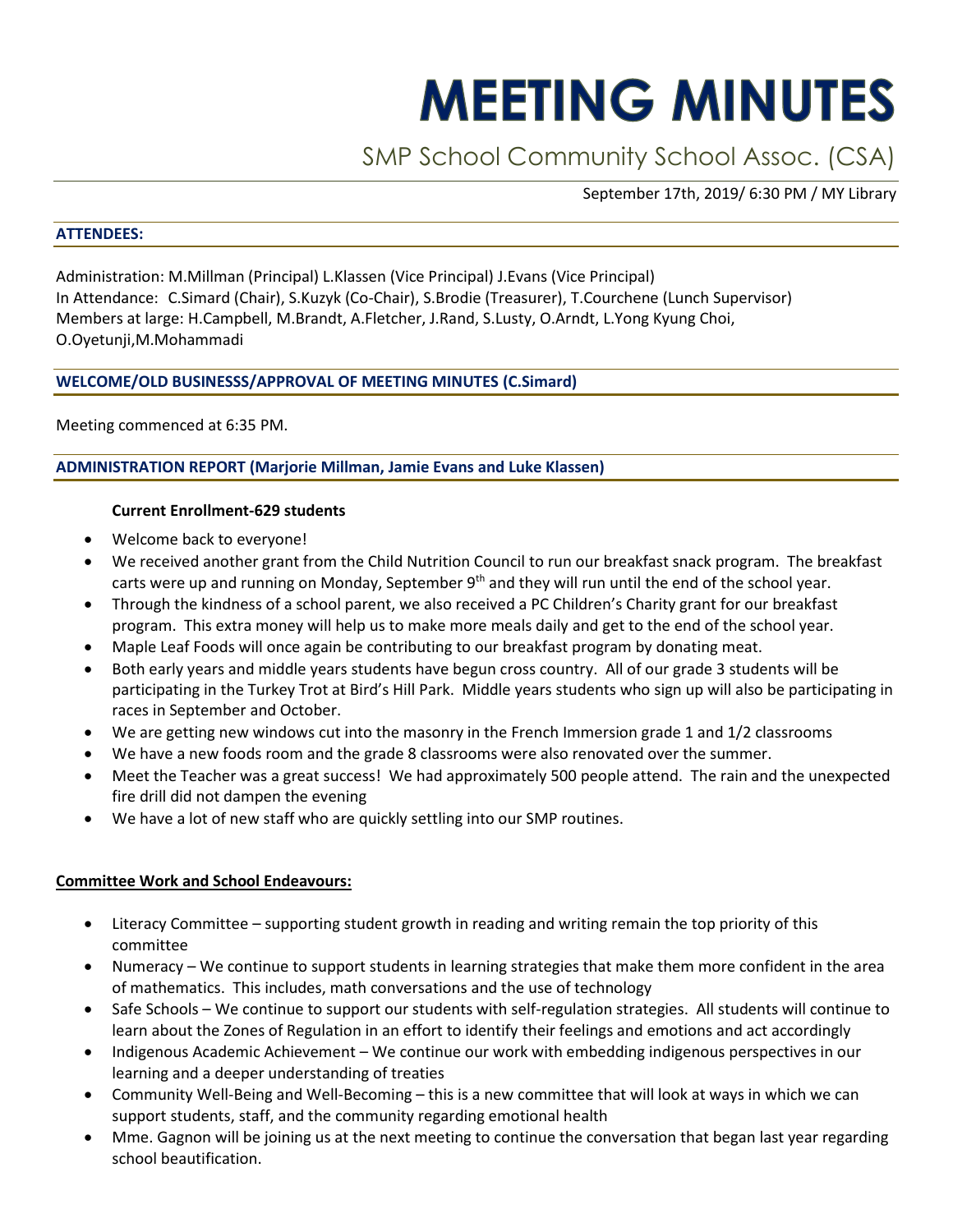# **Staff Requests:**

We are requesting a donation of \$500.00 from the CSA to support our school patrols and our school lunch monitors. This money will be used to provide incentives and positive reinforcement for our 92 grade 4 and 5 leadership students who volunteer their time to support other students and our community.

->Request changed to \$300, but up to \$500 for the year if more is needed. CHRISTA MOTIONED, SAM  $2^{ND}$ , ALL IN FAVOUR.

#### **Staffing Update:**

- N. Goold: Kindergarten full time
- P. McMahon: Moved to grade 1
- A. Ross: 2/3 FI
- A. Glufka: 4/5 FI
- T. Dejong: 2/3
- R. Kuran: 2/3 name changed from Kerchak
- A. Sobie: 3
- L. Hunnie: 3/4
- L. Dudeck: 4/5
- M. Chmurzynski: 4/5
- K. Johnson: 6
- L. Evans: 6
- L. Klassen: 7 mornings, office afternoons, & MY ICT coordinator
- G. Wilson: 8
- R. Link: 8
- M. DeGuzman: 8
- C. Zawadowski: 8
- K. Nicholson: EY Music days 1, 3, 5 afternoons
- S. Morrison: MY Phys Ed days 1, 3, 5 mornings
- N. Smith-Windsor: LAR am & Resource pm
- C. Lumb: Resource
- S. Blanchette: EY and MY Teacher Librarian & EY ICT Coordinator

#### **LUNCH PROGRAME REPORT (T. Courchene)**

- We currently have an average of 350 students staying at school over the lunch hour
- There are a total of 18 classes that need supervision daily
- We have 12 full time and 4 part time supervisors. I replaced a part time supervisor that left at the end of June and hired 3 new full time supervisors. 1 of them is to replace a full timer that is leaving at the end of this month. I feel that we are well staffed now.
- There are 8 grade 8 students helping out in the kindergarten room on an even/odd day cycle. The response was so great!!
- We no longer have microwavers on our payroll. Microwaves have been added to nearly every room. The lunch monitors help out now by microwaving for the younger students. This seems to have helped in eliminating the traffic and sometimes chaos in the hallways as well as saving the lunch program approximately \$2000/year.
- We are no longer in room 50. We moved into the EY kitchen at the end of June. Being on the EY side of the school has been a positive change.
- I will be dropping off the books for auditing next week.
- Microwaves will need their yearly inspection. I will coordinate the appointment on an in-service day so as to not disrupt the students.